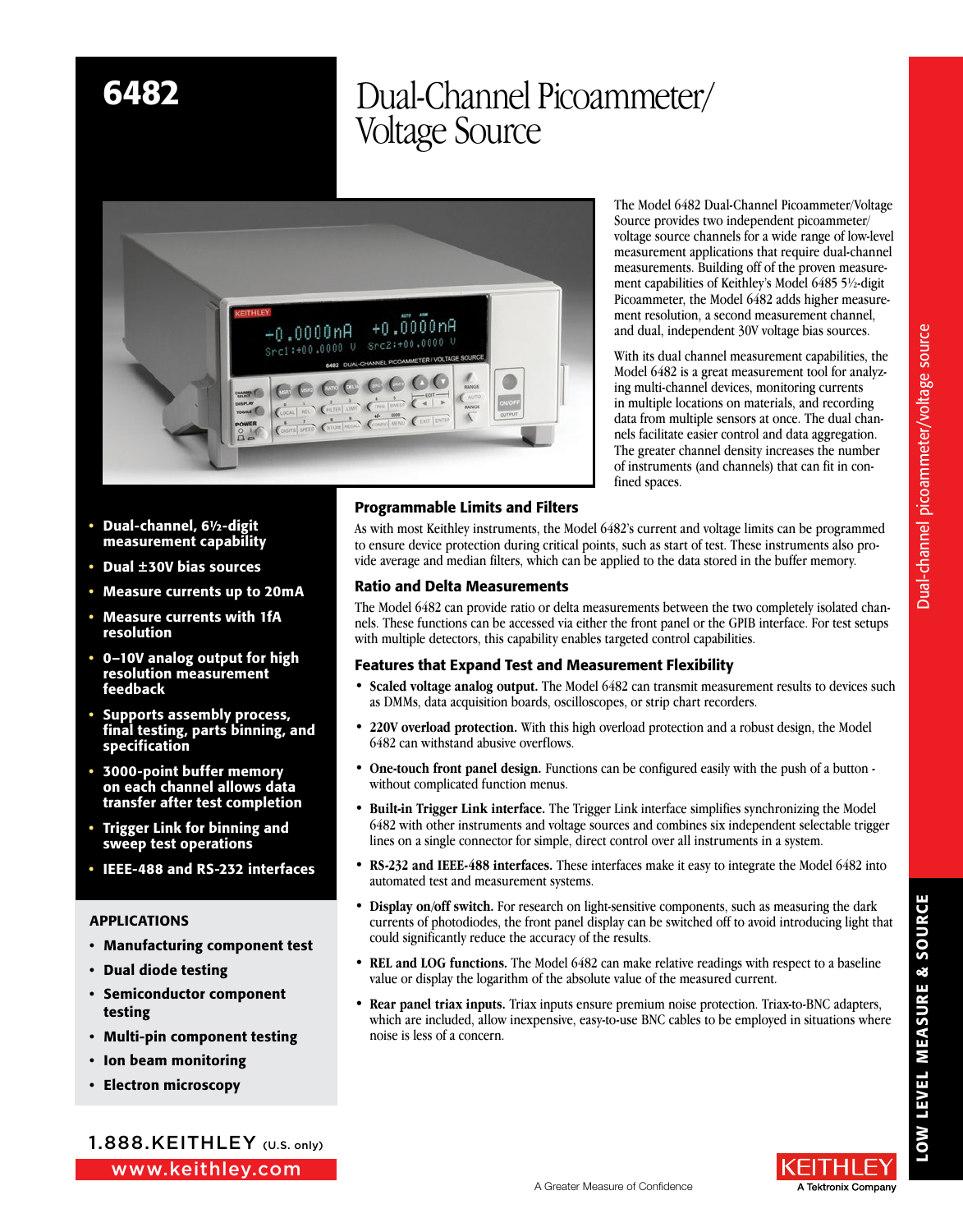# Ordering Information

| 6482                        | <b>Dual Channel</b><br>Picoammeter/Voltage<br>Source (120V line<br>power voltage)               |  |
|-----------------------------|-------------------------------------------------------------------------------------------------|--|
| 6482/E                      | <b>Dual Channel</b><br>Picoammeter/Voltage<br><b>Source (220-240V</b><br>line power voltage)    |  |
| 6482/J                      | <b>Dual Channel</b><br><b>Picoammeter/Voltage</b><br><b>Source (100V line</b><br>power voltage) |  |
| <b>Accessories Supplied</b> |                                                                                                 |  |

## 7078-TRX-BNC

Dual-channel picoammeter/voltage source Dual-channel picoammeter/voltage source

Triax-to-BNC Connector (2×)

# 6482 Dual-Channel Picoammeter/ Voltage Source

# **ACCESSORIES AVAILABLE**

| <b>CABLES</b>          |                                                |
|------------------------|------------------------------------------------|
| 237-ALG-*              | Low Noise Triax Cable with Alligator Clips     |
| 4802-10                | Low Noise BNC Input Cable, 3m (10 ft)          |
| 4803                   | Low Noise Cable Kit                            |
| 7007-1                 | Shielded IEEE-488 Cable, 1m (3.3 ft)           |
| 7007-2                 | Shielded IEEE-488 Cable, 2m (6.6 ft)           |
| 7007-4                 | Shielded IEEE-488 Cable, 4m (13.1 ft)          |
| 7078-TRX-*             | 3-Slot Triax Cable                             |
| 7009-5                 | RS-232 Cable                                   |
| 7754-3                 | BNC to Alligator Cable, 0.9m (3 ft)            |
| 8607                   | Banana Cable set for Analog Output             |
| 8501-1                 | Trigger Link Cable with Male Micro-DIN         |
|                        | Connectors at each End, 1m (3.3 ft)            |
| 8501-2                 | Trigger Link Cable with Male Micro-DIN         |
|                        | Connectors at each End, 2m (6.6 ft)            |
| 8503                   | DIN-to-BNC Trigger Cable                       |
| <b>ADAPTERS</b>        |                                                |
| 237-TRX-BAR            | 3-lug Triax Barrel                             |
| 7078-TRX-BNC           | Female BNC to 3-Slot Male Triax for connecting |
|                        | BNC cable into triax fixture                   |
| $CS-565$               | <b>BNC Barrel</b>                              |
| <b>RACK MOUNT KITS</b> |                                                |
| 4288-1                 | Single Fixed Rack Mounting Kit                 |
| 4288-2                 | Dual Fixed Rack Mounting Kit                   |
| <b>GPIB INTERFACES</b> |                                                |
| <b>KPCI-488LPA</b>     | IEEE-488 Interface/Controller for the PCI Bus  |
| <b>KUSB-488B</b>       | IEEE-488 USB-to-GPIB Interface Adapter         |

### Services Available

| 6482-3Y-EW     | 1 Year Factory Warranty extended to 3 years<br>from date of shipment               |
|----------------|------------------------------------------------------------------------------------|
| 6482-5Y EW     | 1 Year Factory Warranty extended to 3 years<br>from date of shipment               |
| C/6482-3Y-DATA | 3 (Z-540-1 compliant) calibrations within 3<br>years of purchase for Model 6482    |
| C/6482-5Y-DATA | 5 (Z-540-1 compliant) calibrations within 5<br>vears of purchase for Model 6482    |
| C/6482-3Y-ISO  | 3 (ISO-17025 accredited) calibrations within 3<br>vears of purchase for Model 6482 |
| C/6482-5Y-ISO  | 5 (ISO-17025 accredited) calibrations within 5<br>vears of purchase for Model 6482 |